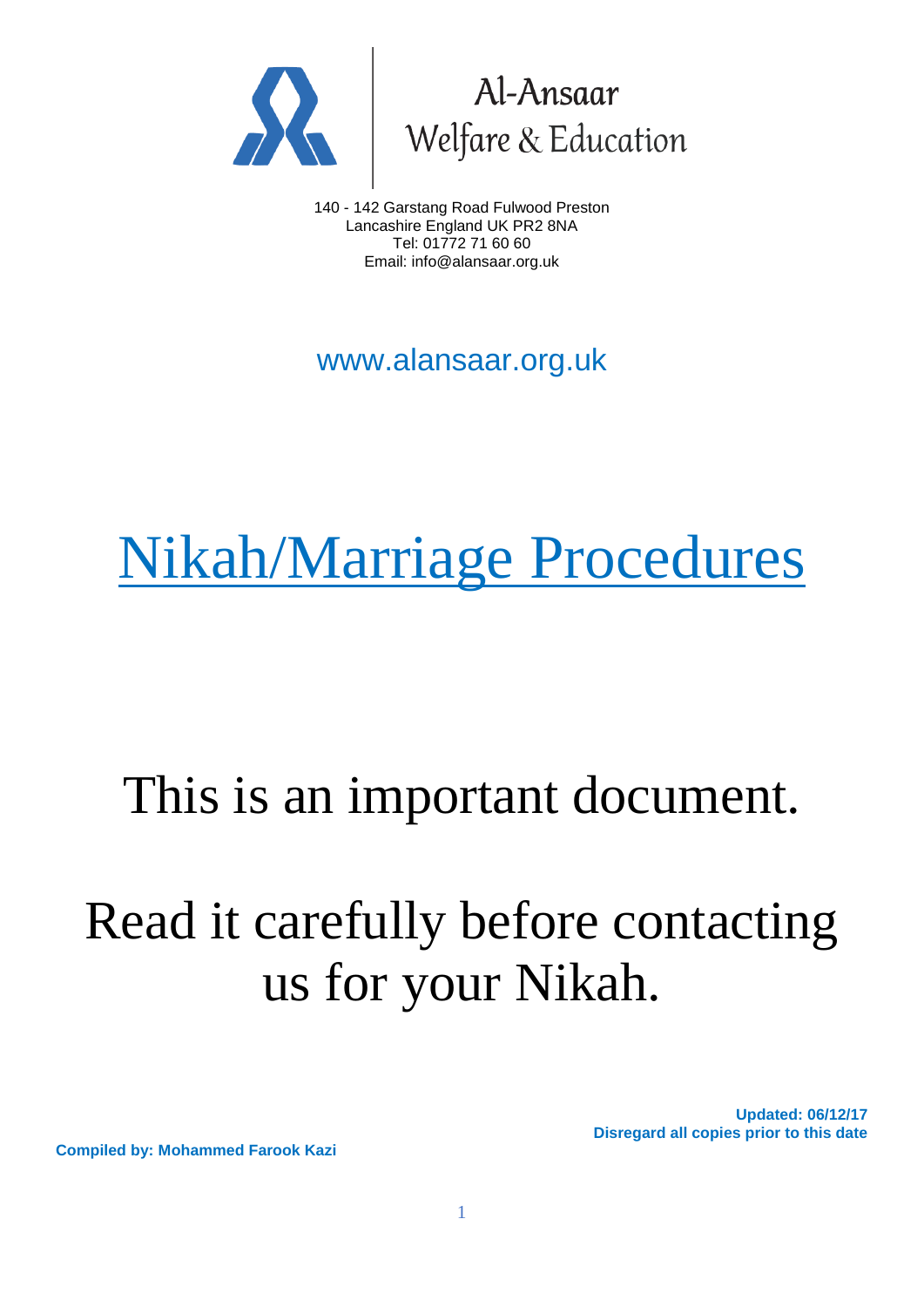### **Nikah/Marriage Procedures**

#### **Nikah is the bedrock of a healthy society**

The society that one lives in has a direct effect on one's life. Hence every person desires for and strives to build a healthy society. Among the aspects that form the bedrock of a healthy society is the institution of Nikah. By means of Nikah one finds solace and comfort which enables one to fulfill one's duties to Allah Almighty.

Nikah also provides a lawful avenue to fulfill the basic in-born need of carnal desires.

A pure, stable and happy human race flourishes as a direct result of the bond of Nikah, while countless social evils are also dispelled by it. Take away the institution of Nikah and in a short time society will sink to such depths of moral degradation which are unimaginable.

Nowadays, the Western world has abandoned the institution of customary marriage (Nikah) and adopted in its place the "living together" concept. When the respective partners do not feel like "living together" anymore, they simply say "good bye" and part company. The result of this is glaring for the entire world to see, including the fact that children are deprived of the comfort, security and stability of a harmonious family environment consisting of both parents. Entire communities face total breakdown in a short time span.

#### Adapted from: *http://www.haqislam.org/*

#### **Part 1 – Nikah is an important step**

- 1. Nikah is an important step in your life. A Nikah must only be undertaken if you are happy to engage in a relationship with the other person. There must be no force from any person(s).
- 2. Nikah is the only means through which sexual relations between a man and woman become lawful. Having such a relationship outside the bond of Nikah is totally prohibited in Islam and a major sin. Such relationships are also the catalyst for the breakdown we see today.
- 3. The bride and bridegroom must appreciate that life after Nikah (marriage) will almost certainly be "different" prior to Nikah. There are responsibilities to acknowledge, and it is essential both parties acknowledge this and fulfil these obligations.
- 4. Nikah is a great blessing and worship (Ibadah). Our prophet subsecribed Nikah as "half of Iman" (faith). Nikah keeps an individual away from sin, and brings peace and tranquillity in one's inner self.
- *5.* The blessings of Nikah can only be achieved when both bride and bridegroom fulfil their respective responsibilities in accordance with *divine teachings* (Quran and Sunnah). Our love, compassion, intimacy, parenting etc all must be based on divine teachings. *It is thus essential you read up on this topic and make yourself aware of your responsibilities.*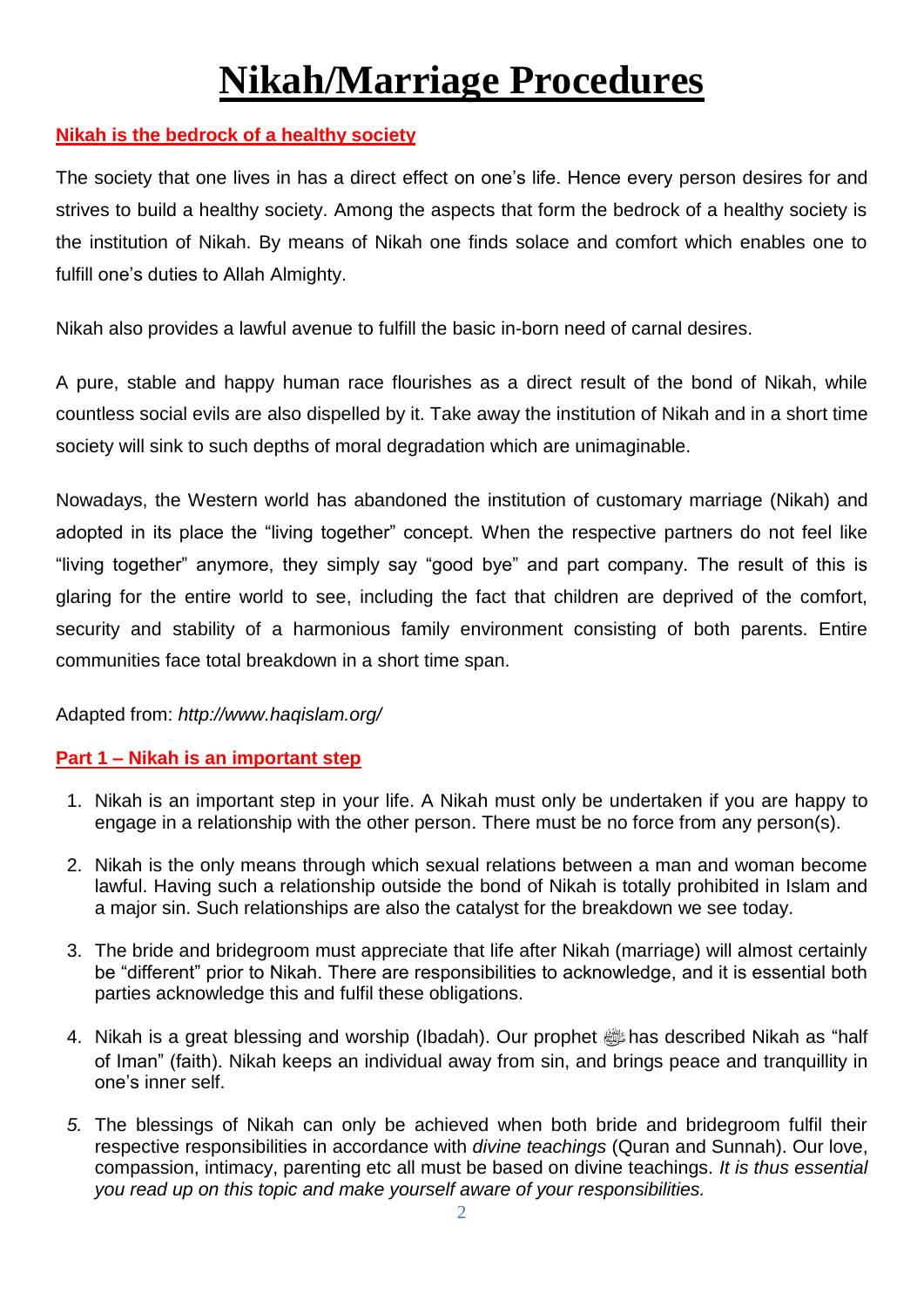- 6. Our prophet  $\ddot{\text{m}}$  has instructed us to look for piety when seeking a partner. In addition to this, there must also be compatibility in various aspects.
- 7. Only undertake a Nikah if you are ready for the responsibilities of married life. A Nikah must be for life (till death does us apart). Where you undertake a Nikah for any "other" reasons, this results in dissatisfaction, divorce, arguments and other serious consequences. **Ensure you are ready for your Nikah and fully aware of the consequences and responsibilities of Nikah.**
- 8. It is important to appreciate that sometimes certain marriages take place for "immigration" reasons – i.e. one party wishes to secure citizenship in the UK. It is important you **know your respective partner to be (and you are not going to become a victim of a "sham" marriage), and that you fully understand what a Nikah is.**
- 9. Before you make Nikah, your intention must be clear. If the correct intention (Niyyah) is there, you will receive great reward (Thawaab). Your intention should be "following the Sunnah of our prophet  $\ddot{\mathbb{Z}}$ , the Nikah being a means to keep away from sin". The correct intention must also be made in respect to any offspring which you may be blessed with in the future.

#### **Part 2 – Nikah procedures**

- 1. Al-Ansaar Welfare & Education provides a "Nikah service" as part of its services to the Muslim community. Our Nikah service is there to help those who wish to be in a *lawful and Halal* relationship.
- 2. The bride, bridegroom and all witnesses **must be over the age of 18**.
- 3. We will not conduct a Nikah if (for whatever reason) we are not satisfied with your credentials.
- 4. The bride and bridegroom must present two forms of identification, one with a photo and one with a UK permanent address. It is your responsibility to produce the original documents. *Witnesses do not need to produce ID.*
- 5. Two male witnesses MUST be present at the time of Nikah. **We will not provide any witnesses**. Hence, do not ask us up to provide witnesses, as this will simply be an embarrassment for you. *If the witnesses are not present for whatever reason, the Nikah will not be conducted.*
- 6. *Note that the presence of two male witnesses (or one male and two females) is a requirement of Shariah and in accordance with the Hanafi school of thought.*

#### **Part 3 – Nikah fees, deposit and times:**

- 1. A fee of £75.00 is payable for each Nikah. This money goes towards the Madrasa.
- 2. To avoid cancellations and to ensure our time is not wasted, we request part of the fee (a deposit) in advance (payable by bank transfer). You will be sent full information about this once we have agreed on a date for your Nikah.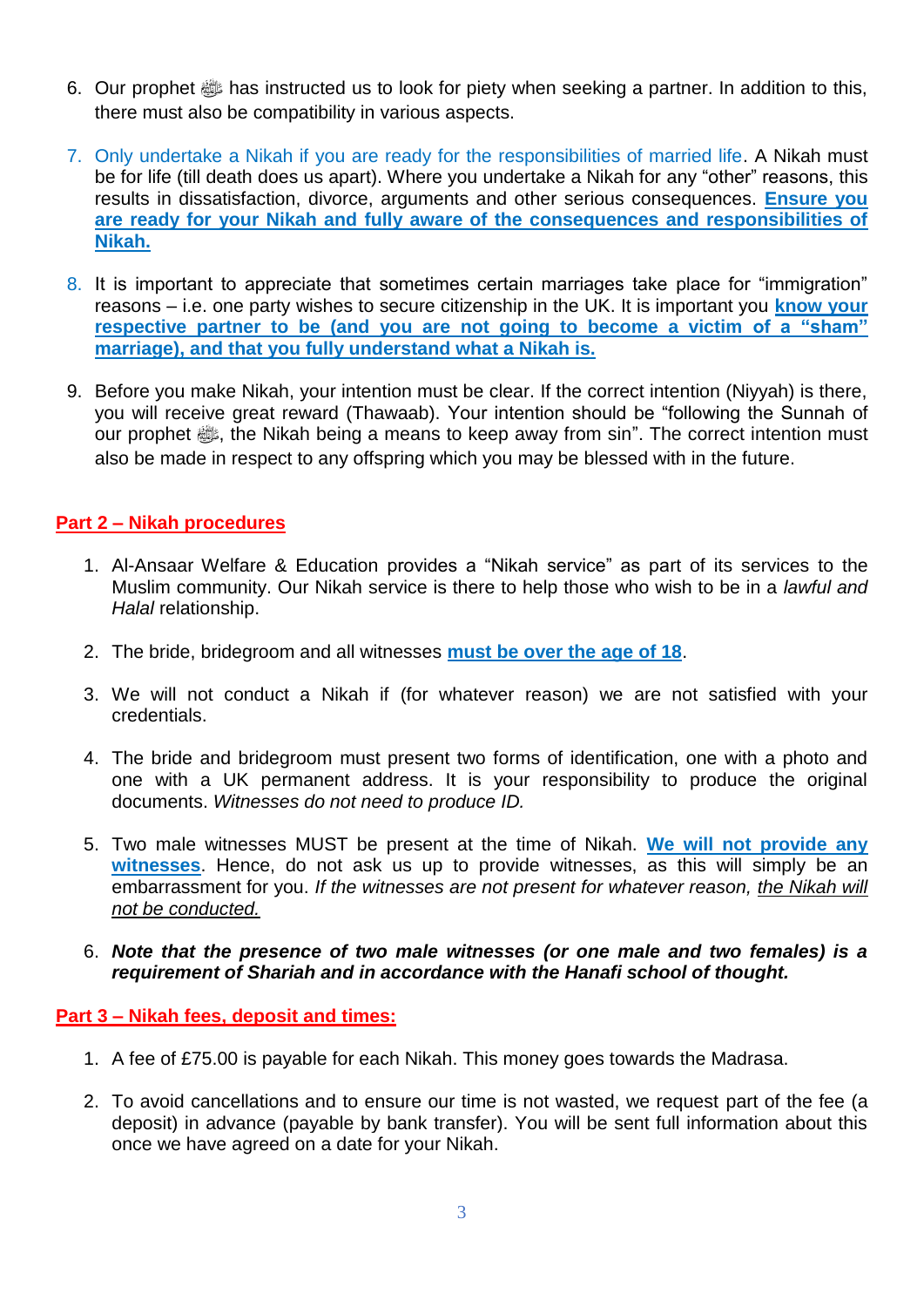- 3. A convenient Nikah date and time must be agreed between you and us. This date can be agreed by contacting us via email. *Our preferred method of communication is via email. Ensure your email is precise and to the point, and with a contact telephone number.*
- 4. We generally conduct all Nikah ceremonies with as little as 72 hours notice.
- 5. **Nikah Times:** Our Madrasa for children aged 5 16 runs from 4.15 PM to 8.00 PM, Monday to Friday. **No Nikah ceremonies can be conducted within these Madrasa hours.**
- 6. Our Nikah times are as follows:
	- a. Within our office hours which are **9.30 AM to 11.30 A.M** (Monday to Friday).
	- b. The next best time after the above office hours of 9.30 to 11.30 is in the evening between **8.10pm and 8.30pm**.
	- c. The only time a Nikah can be conducted on the weekends is on a Saturday between **11.30am and 12.30am**.
	- d. We are closed all day on a Sunday. We will only consider a Nikah on a Sunday if someone from our team is available.
	- e. We are also generally closed over school holidays and on most public holidays. We will only consider a Nikah on these occasions if someone from our team is available.
- 7. It is important you come on time for your Nikah. Plan your journey well in advance, and ensure you have our correct address and postcode.
- 8. If you cannot turn up at the agreed time, **you must inform us as soon as possible**. Failure to inform us results in our time being wasted in waiting for you.

#### **Part 4 – Do I need my parents to be present?**

- 1. Marriages conducted without the "blessings" of parents are valid under Shariah (Islamic) law. Thus, you do not need permission from your parents or other relatives. However, as Nikah is an important step, it is in your interest to inform your parents and gain their support and blessings.
- 2. Parents are sometimes not supportive for a variety of reasons, with the most common one being they do not approve of your choice of marriage partner. Despite this, we will conduct your Nikah keeping the wider interest of the need to be in a '*Halal and lawful relationship*'*.*
- 3. Do note that Al-Ansaar Welfare & Education will merely conduct the Nikah (so that both parties may live together lawfully in accordance to Shariah); under no circumstances you will draw us into any personal conflicts. Al-Ansaar Welfare & Education must be made aware of such marriages.
- 4. Where we feel that the bride and bridegroom are "too young" to undertake a "Nikah" (e.g. the age is under 18), **then we will ask for parental consent / involvement**. Each case is treated on an individual basis. We do not ask for parental consent / involvement where the bride and bridegroom are over 18.
- 5. It is important to note that Islam does not promote or advocate "forced" marriages. Such marriages are usually the result of cultural practices and norms.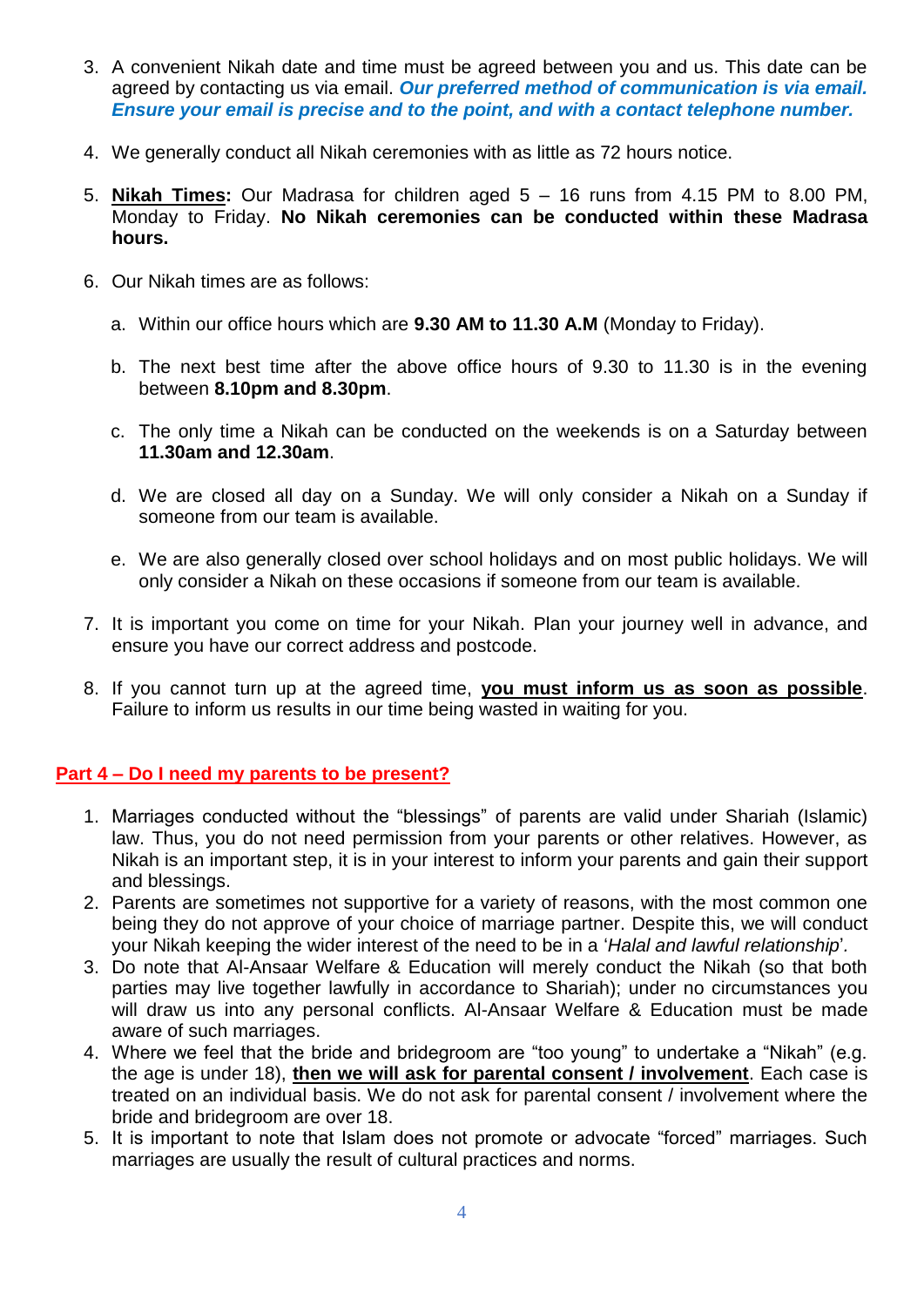#### **Part 5 - Other information:**

- 1. We only conduct a Nikah where both the bride and bridegroom are physically present.
- 2. You can bring along friends and relatives. In fact, the more people who attend your Nikah, the better.
- 3. In Islam, Nikah is a very simple and straightforward affair. The bride and bridegroom have to accept each other as husband and wife in front of two male witnesses. It's as simple as that.
- 4. It was the practice of our beloved prophet  $\frac{dy}{dx}$  to recite a sermon prior to the Nikah. Hence, a sermon (in Arabic) will be read before your Nikah is conducted.
- 5. We will keep confidential the details of your Nikah in the sense that we will not disclose any information to a third party, neither is our Nikah book (where a carbon copy of your Nikah certificate is kept) available for public inspection.
- 6. At the current moment Mufti Javid Pathan, Moulana Habibullah or Moulana Mohammed Farook Kazi conduct all Nikahs.

#### *The actual ceremony:*

This is a very simple and straightforward affair.

The Imam (or person conducting the Nikah) will recite a short Khutba (sermon) in Arabic. This sermon consists of:

- 1. Praise to Allah.
- 2. Salutations on all prophets.
- 3. Repentance and other supplications.
- 4. Testimony to the fact there is ONLY one God (Allah).
- 5. Quran verses. Especially those that preach about piety and the fear of Allah.
- 6. Certain Ahadith (sayings of our prophet SAW) on Nikah.

The Imam will then:

- a) Ask the bride's consent.
- c) The Imam will then ask the bridegroom if he has accepted the bride in Nikah.
- d) The 2 witnesses will be witness to this Nikah ceremony
- d) If the Mehr (dowry) has been fixed, it can also be mentioned (but not necessary).

The Nikah is now complete.

A Dua (supplication) will then be made to end the ceremony.

#### **Part 6 – Nikah certificate**

- 1. A certificate of Nikah is issued, one original and a second certified copy.
- 2. It is important you retain this certificate, as you may need it in the future (e.g. if you undertake Hajj / Umrah – the certificate can prove a Nikah exists between you especially as surnames are usually different at the time of Nikah).
- 3. The names on the photo ID will be the names that will be written on the Nikah certificate. We will not write any other names.
- 4. It is essential you keep these safe as duplicates are not issued.